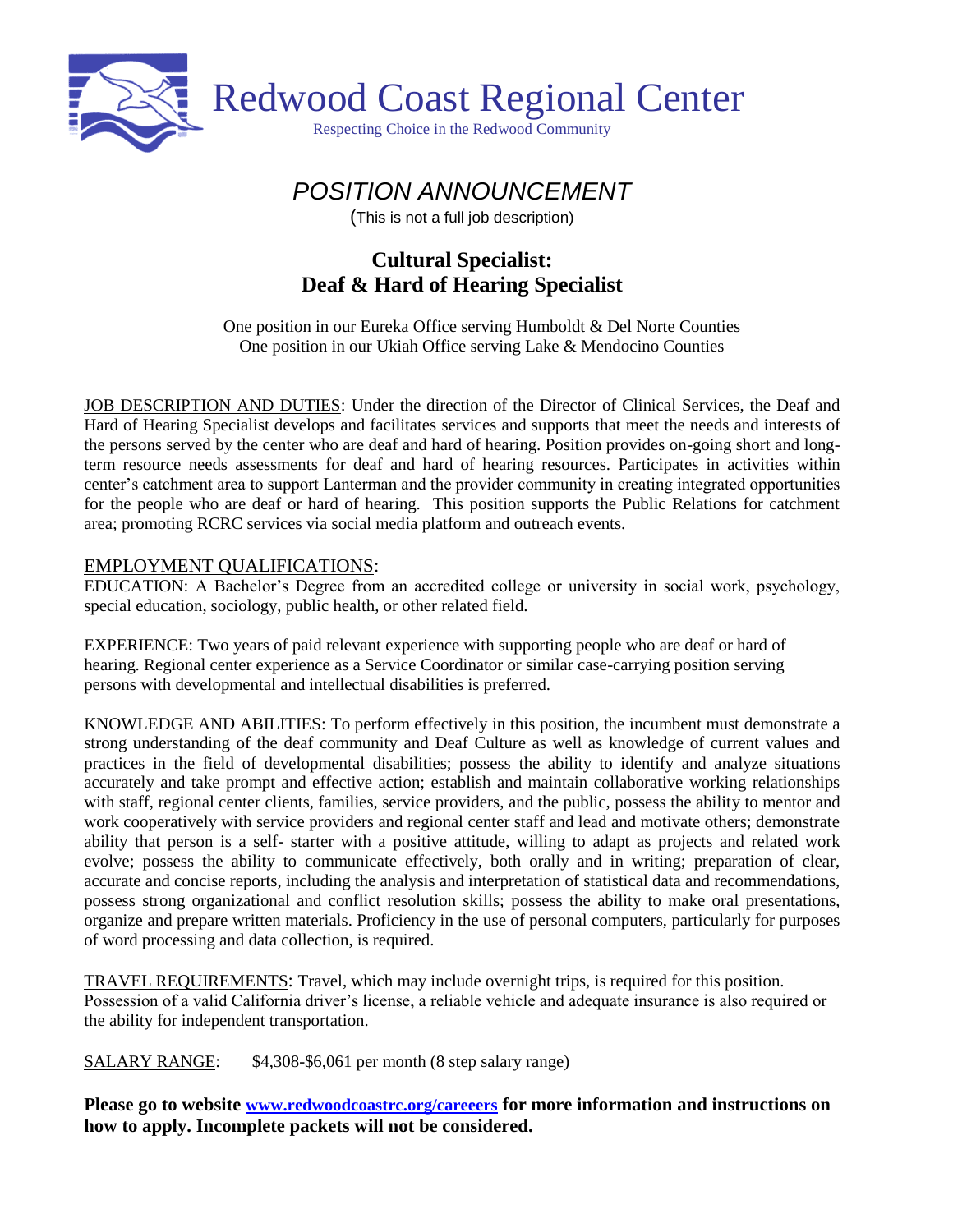

## **Position Title**: **DEAF AND HARD OF HEARING SPECIALIST**

**Supervised by:** Director of Clinical Services

**Department:** Clinical Services

Under the direction of the Director of Clinical Services, the Deaf and Hard of Hearing Specialist develops and facilitates services and supports that meet the needs and interests of the persons served by the Center who are deaf and hard of hearing. Position provides on-going short and long-term resource needs assessments for deaf and hard of hearing resources. Participates in activities within Center's catchment area to support Lanterman and the provider community in creating integrated opportunities for the people who are deaf or hard of hearing. This position supports the Public Relations for catchment area; promoting RCRC services via social media platform and outreach events.

## **Specific Types of Job Duties**:

## **Deaf and Hard of Hearing**

- 1) Serve as contact person for service coordination and service providers for matters concerning services for individuals who are deaf and hard of hearing.
- 2) Serve as liaison and communication link between regional center and community agencies that specialize in services for the deaf and hard of hearing.
- 3) Serve as liaison to the Department of Developmental Services (DDS) for issues regarding deaf and hard of hearing services.
- 4) Assess the communities unmet needs and act as the point person for specialized resource development.
- 5) In collaboration with the Community Service Department, engage in resource development for regional center's catchment area (Del Norte, Humboldt, Lake and Mendocino counties) which includes participating in the Request for Proposal (RFP) process.
- 6) In collaboration with the Community Service Department, maintain involvement with innovative resource development approaches; seek out community partners, opportunities and potential resources; share this information with staff, families, service providers and others.
- 7) In collaboration with the Community Service Department, provide program evaluation, and technical assistance to staff, vendors, clients, and the community on resources, regulations, and unmet needs for services for deaf and hard-of-hearing individuals with developmental disabilities.
- 8) In collaboration with the Community Service Department, ensure services provided are in compliance with Title XVII, California Code of Regulations, the Lanterman Act, regional center standards and best practices for community programs for people with developmental disabilities.
- 9) In collaboration with the Community Service Department, , provide consultation to service providers wanting to revise/update the current program design as it relates to services for deaf and hard of hearing.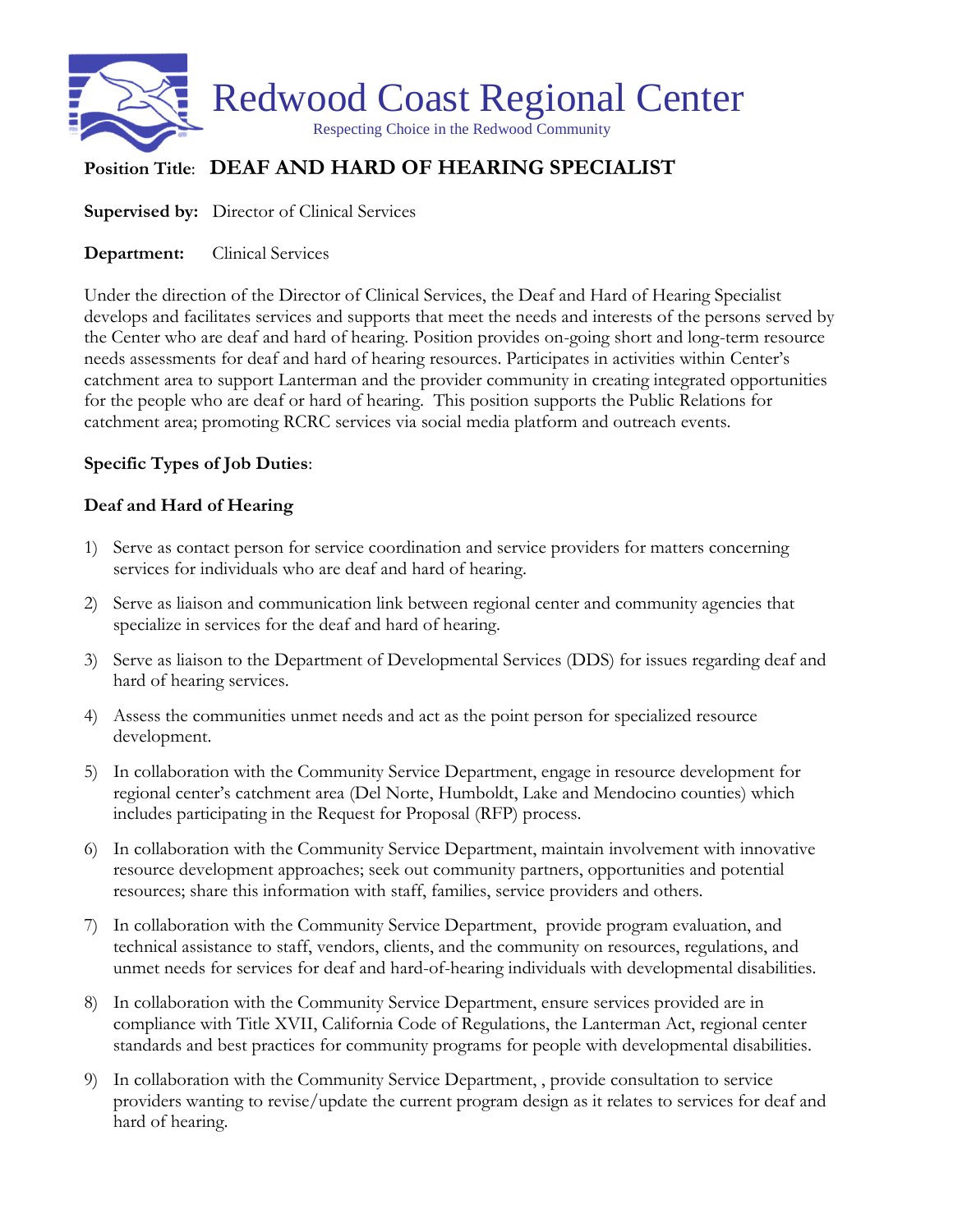

- 10) In collaboration with the Community Service Department, participate in all steps of the vendorization process as outlined in California Code of Regulations Title XVII.
- 11) Evaluate and ensure quality and effectiveness of deaf and hard of hearing related services including compliance with community standards, applicable regulations and reporting requirements.
- 12) Organize and hold trainings for regional center and service provider staff regarding best practice.
- 13) Provide up to date information and consultation to staff, clients and families and service providers regarding best practice and resource availability.
- 14) Ensure the integrity of the regional center's data pertaining to individuals who are deaf and hard of hearing.
- 15) Develop and maintain customized database to track clients meeting the DDS criteria.
- 16) Provide data as assigned for performance contract, applicable DDS initiatives and other reporting requirements.
- 17) Oversee that communication assessment are performed for individuals and incorporated into the IPP.
- 18) Actively participate in the Association of Regional Center Agencies (ARCA) or DDS committees as assigned.
- 19) Other duties as assigned.

#### **Public Relations**

- 1) Promote RCRC services via social media platform and outreach events.
- 2) Respond to requests for information from the media.

#### **Minimum Employment Standards:**

#### Educational and Experiential Requirements: Applicants must have:

- 1) A bachelor's degree from any accredited college or university in social welfare, psychology, public health, special education, or other related field, and two years of paid relevant experience with supporting people who are deaf or hard of hearing. Regional center experience as a Service Coordinator or similar case-carrying position serving persons with developmental and intellectual disabilities is preferred.
- 2) American Sign Language is required

#### **Other Requirements:**

- 1) Computer literacy with Microsoft/Windows environment.
- 2) Reliable form of transportation, possession of a valid driver's license and minimum vehicle insurance as prescribed by law, or the ability for independent transportation.
- 3) Must be available to work weekends and evenings, when necessary.